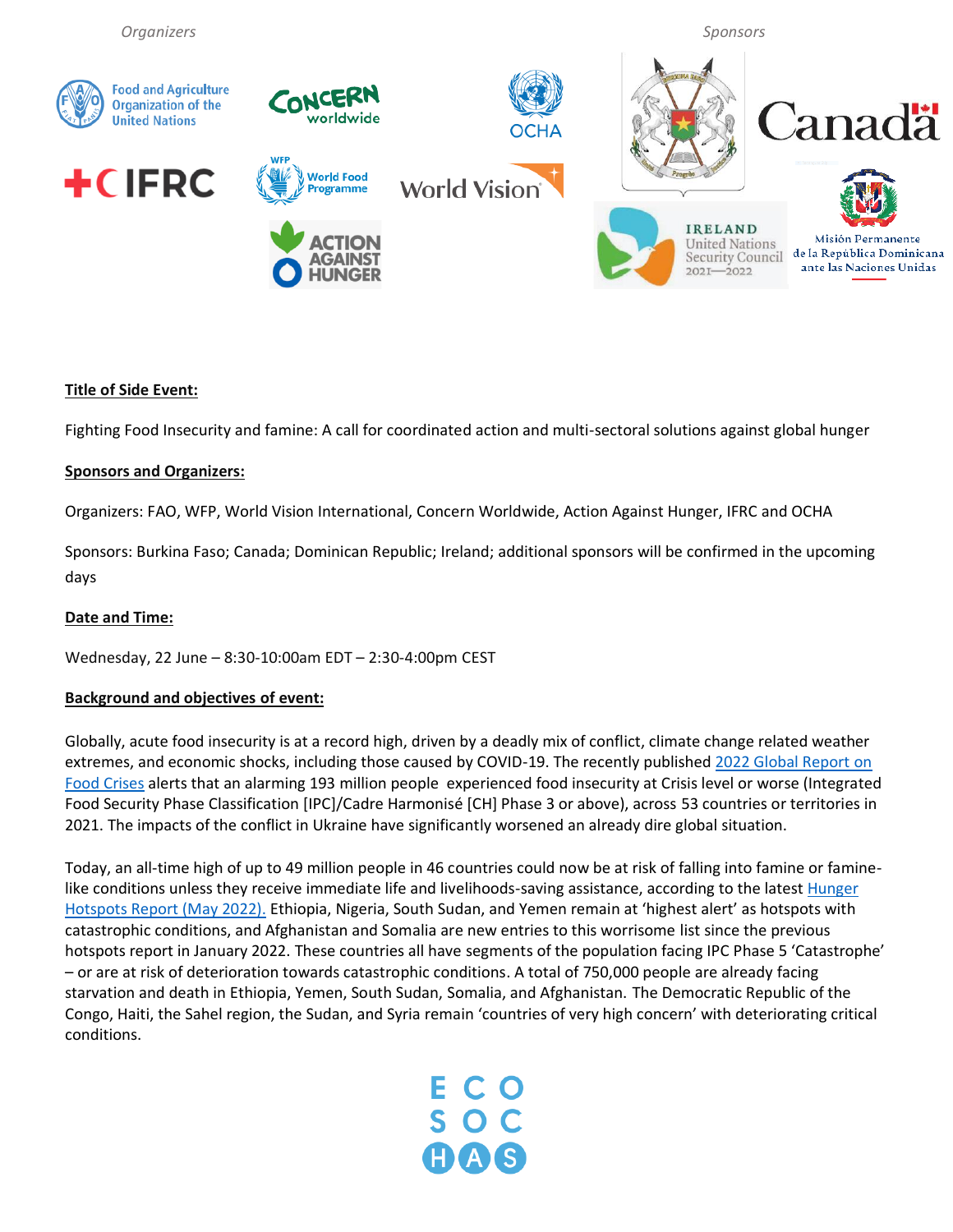The effects of the war in Ukraine have exacerbated the economic fallout of the COVID-19 pandemic, steadily increasing food and energy prices, and deteriorating macroeconomic conditions. Disruptions to the Ukrainian agricultural sector and constrained exports have reduced global food supply, further increased global food prices, and are pushing up already high levels of domestic food price inflation. Increased fertilizer costs are likely to affect yields and the future availability of food. Humanitarian organizations are also seeing sharp cost increases for their operations and reduced global attention to contexts experiencing severe food crises. The skyrocketing price of fuel adds additional costs to the production and transport of food and humanitarian assistance. Adding to the economic instability, civil unrest could emerge in some of the most affected countries in the upcoming months.

**In today's highly constrained funding environment, where the need for humanitarian assistance is growing dramatically, a coordinated response is more critical than ever to respond to food security needs in an integrated, effective, and efficient manner.** New approaches are urgently needed to reverse the alarming increases in acute food insecurity and save lives for those at risk of famine. Urgent humanitarian efforts are essential to meet immediate needs and protect and restore agriculture and livelihoods. However, these interventions alone cannot prevent famine in the long-run or sustainably reverse rising trends in food insecurity. Globally and at country level, UN, NGO and local partners are working together to take comprehensive and coordinated action to strengthen food systems, and increase access to improved and diversified livelihoods, nutrition, healthcare, and clean water, sanitation and hygiene. These efforts seek to support communities, families, institutions and countries to manage multiple interconnected risks through longer-term systems strengthening and a shift to anticipatory action and prevention, alongside humanitarian response.

This event will highlight approaches and best practices that effectively address the multidimensional causes of food insecurity and seek to prevent further deterioration, examining areas for increased investment, ongoing gaps, the linkages between global initiatives and civil society approaches, and identify key policy actions to support an effective response. A dynamic panel discussion will take place featuring voices and perspectives from contexts such as Afghanistan, the Horn of Africa, the Sahel region, reflecting on country-level actions and initiatives to fight against growing food insecurity and famine risk.

# **Discussion points or guiding questions:**

- Why are investments in systems strengthening approaches essential to averting famine?
- What are examples of successful multi-sector interventions when tackling global food insecurity?
- What are the gaps to achieving a robust, multi-sectoral response and what exemplifies good practice in coordination?
- How does the work of CSOs and NGOs contribute to the current global initiatives established to address food insecurity?
- What are the key actions for policy makers to support implementing partners to more effectively address the continuing increase in global acute food insecurity?

### **Key concrete action points and recommendations/take away messages:**

- A multi-sectoral approach is key in the fight against rising acute food insecurity and famine risk. A coordinated effort, working together at country and global level with national governments, and implementing partners in the areas of food security, agriculture, nutrition, health and WASH is essential to avert famine.
- At least two-thirds of those experiencing acute food insecurity are in rural areas, making their living from agriculture. In many food crisis countries these figures are even higher. Agriculture is among the most costeffective humanitarian frontline interventions, and lays the pathway for resilience building, yet allocations to

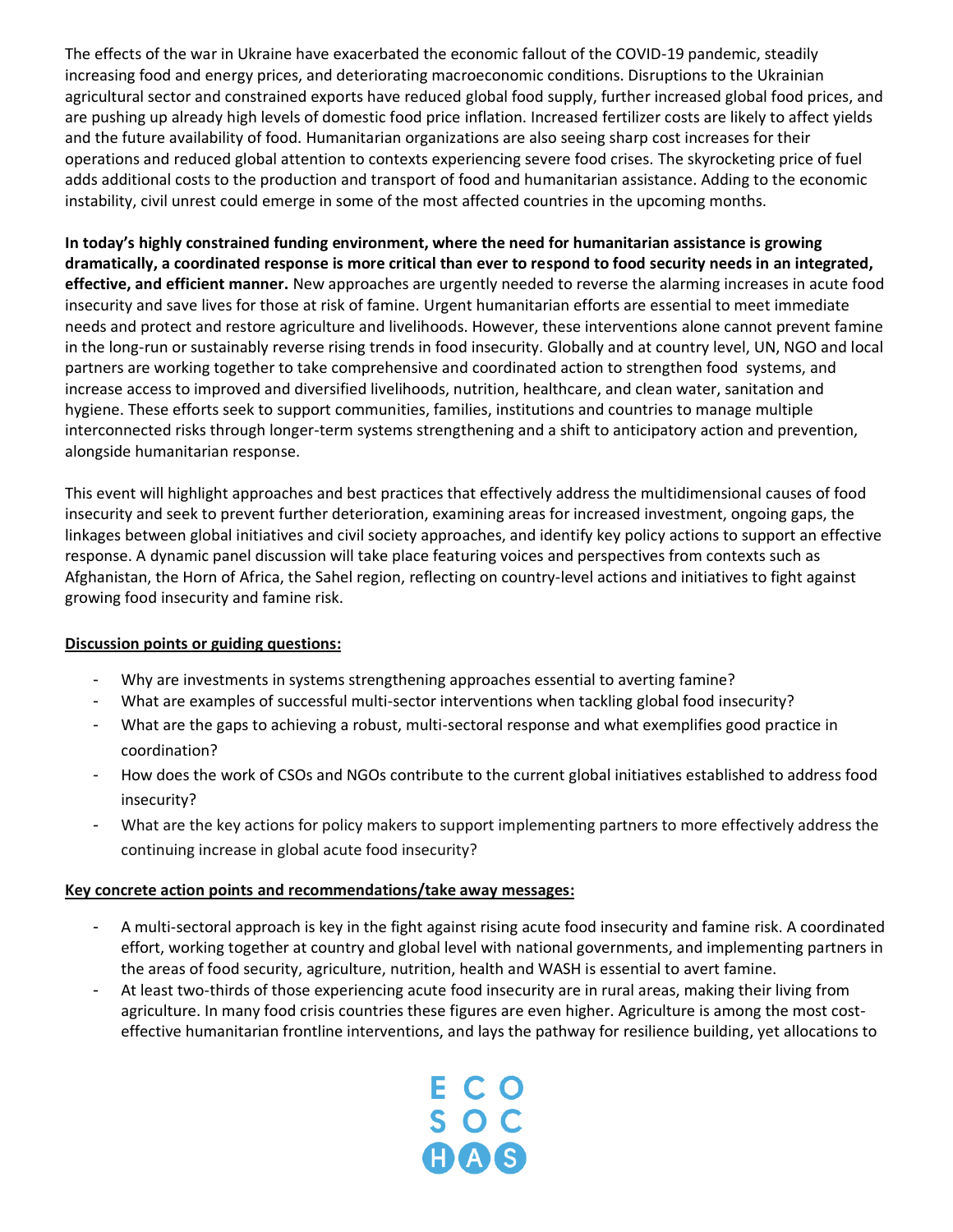agriculture have decreased over the years, accounting for only 8 percent of humanitarian funding allocated to tackle acute hunger in 2020.

- Interventions must build on local knowledge and solutions and be deliberate in including community voices in program design and implementation.
- Given the cyclical nature of acute food insecurity and famine in many contexts, investment must be made in long-term solutions, which include system strengthening, early warning, and prevention measures.
- As demonstrated by the COVID-19 pandemic, local actors are at the heart of humanitarian responses. The involvement of national and local entities is paramount for ensuring a coherent approach to both humanitarian assistance and development efforts.

### **Format of the side event:**

Virtual - Zoom

# **Chair and moderator:**

Moderator: TBC

# **Panel composition:**

The event will include a range of perspective both from policy makers (e.g. Member States) and from implementing agencies and voices from the field, including UN, NGOs and CSOs.

# **Background Material:**

- Call for Action [to be hyperlinked once published on website](https://fscluster.org/sites/default/files/documents/23may2022_hunger_crisis_consolidated_framework_.pdf)
- 2022 Global [Report on Food Crises](http://www.fightfoodcrises.net/events/grfc-2022/en/)
- [Hunger Hotspots](https://www.fao.org/3/cc0364en/cc0364en.pdf) report (June to September 2022)
- [World Vision International. "There is No Place for Famine in the 21](https://www.wvi.org/publications/policy-briefing/there-no-place-famine-21st-century)<sup>st</sup> Century: Policy Brief"

# **Connection details to join the event**

[https://fao.zoom.us/webinar/register/WN\\_bBooKl4\\_QNWGi43XjcRIhQ](https://fao.zoom.us/webinar/register/WN_bBooKl4_QNWGi43XjcRIhQ)

# **Contact(s):**

Please list focal point(s) in the below table (maximum 2):

|               | <b>Focal Point 1</b>        | <b>Focal Point 2</b>        |
|---------------|-----------------------------|-----------------------------|
| Name:         | <b>Conor Elliott</b>        | <b>Makayla Palazzo</b>      |
| Email:        | Conor.elliott@fao.org       | makayla.palazzo@concern.net |
| Phone:        | +353 87 662 32 71(WhatsApp) |                             |
| Mobile:       | +19144981942                | +1 434 249 3673             |
| Mission or    |                             |                             |
| Organization: | <b>FAO</b>                  | <b>Concern Worldwide</b>    |

Please indicate the technical focal point(s) (for technical assistance participants may require before/during the side event) in the table below (maximum 1):